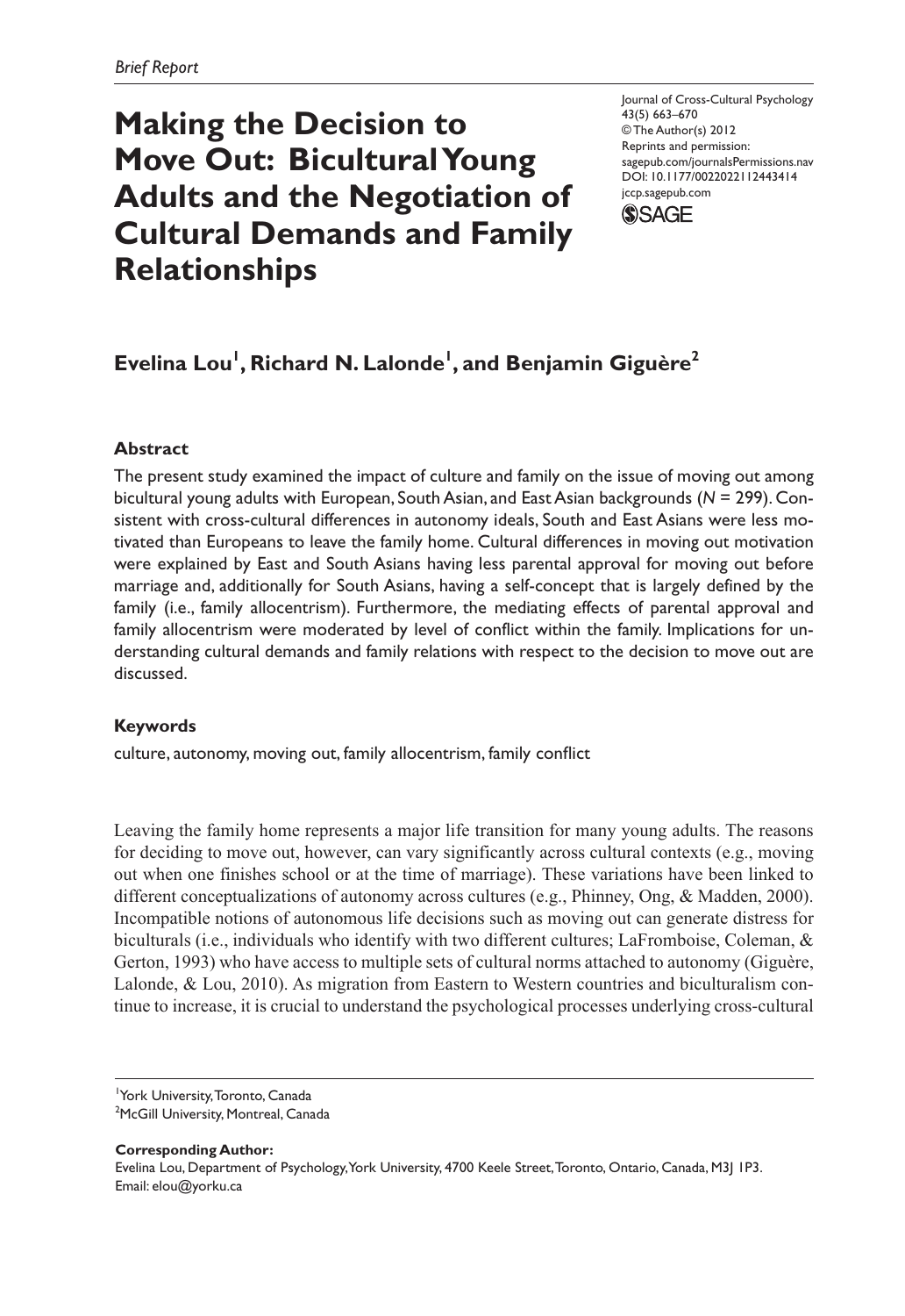differences in order to gain insight into the types of cultural challenges faced by bicultural individuals. In this study, we examined moving out, an important life transition guided by autonomy concerns, and how this decision is guided by cultural and familial factors, which socialize culturally based perceptions among biculturals. The populations of interest were South Asian and East Asian Canadians who represent the largest recent immigrant groups in Canada (Statistics Canada, 2008) as well as a large proportion of the immigrant population in the United States.

Biculturals from recent generations of immigrant families are socialized by both the heritage and mainstream cultures (LaFromboise et al., 1993). Heritage culture refers to the culture of birth or upbringing, whereas mainstream culture refers to the predominant cultural environment where immigration and settlement occurs. Although many social norms and values are shared by different cultures (e.g., politeness toward adults), autonomy of the individual is one issue where Eastern and Western norms diverge (Phinney et al., 2000). Autonomy has been described as a Western cultural ideal concerned with having an independent self-construal and striving for one's own best interests. Eastern cultures, on the other hand, are thought to promote interdependence and reliance on others (e.g., Markus & Kitayama, 1991).

Previous cross-cultural work has found that Western biculturals with South Asian or East Asian backgrounds feel that their heritage and mainstream norms clash when it comes to autonomyrelated matters such as age expectations for going out with friends (Feldman & Rosenthal, 1991) and which characteristics are important in an ideal mate (Lalonde, Hynie, Pannu, & Tatla, 2004). Our study focused on moving out of the family home. Moving out is a prototypical and important expression of independence and individualism in Western societies (Boyd, 2000). In contrast, Eastern societies place greater emphasis on family, tradition, and adherence to group norms than individual autonomy. Adult children are often expected to remain at home until they marry to reflect an obligation to their family (Mitchell, 2004).

In line with an emphasis on interdependence and familial ties, individuals from Eastern cultural backgrounds may look to their family when making important decisions, such as whether to move out or not (Feldman & Rosenthal, 1991). Stewart, Bond, Deeds, and Chung (1999) found that family had a stronger influence on autonomy expectations for Asian compared to Western participants. This familial influence may come from the parents' explicit approval or disapproval for their children moving out, or it may be conveyed implicitly in the form of cultural norms. For biculturals, heritage culture is primarily transmitted through the family, so adherence to heritage norms should vary according to the extent to which an individual's selfconcept is tied to the family. Lay et al. (1998) refer to this sense of connectedness to the family as *family allocentrism*, or collectivism at the family level. Family allocentrism tends to be higher among Eastern than Western individuals and has been demonstrated to facilitate the socialization of parental views and heritage values in immigrant children (Lalonde et al., 2004). In the present study, we tested whether heritage norms conveyed by parental approval and the degree to which one's self-concept is tied to the family (i.e., family allocentrism) account for cross-cultural differences in motivation to move out.

As Eastern cultures typically encourage respect and obedience and place more importance on norms as determinants of behavior than do Western cultures, divergence from familial expectations and expression of personal goals over in-group goals are strongly discouraged (Kim, Triandis, Kagitcibasi, Choi, & Yoon, 1994). In the context of moving out before marriage, bicultural young adults may strive to satisfy their personal need to be on their own but feel that they must adhere to their parents' expectations to live at home. They may feel like they are caught between their own goals and those set out for them by others, contributing to a sense of internal conflict as well as frequent conflict with their parents (Kwak, 2003). Young adults who have been raised in a Western context, and hence exposed to Western views of making one's own decisions, should be more likely to engage in culturally based disagreements with others who hold an Eastern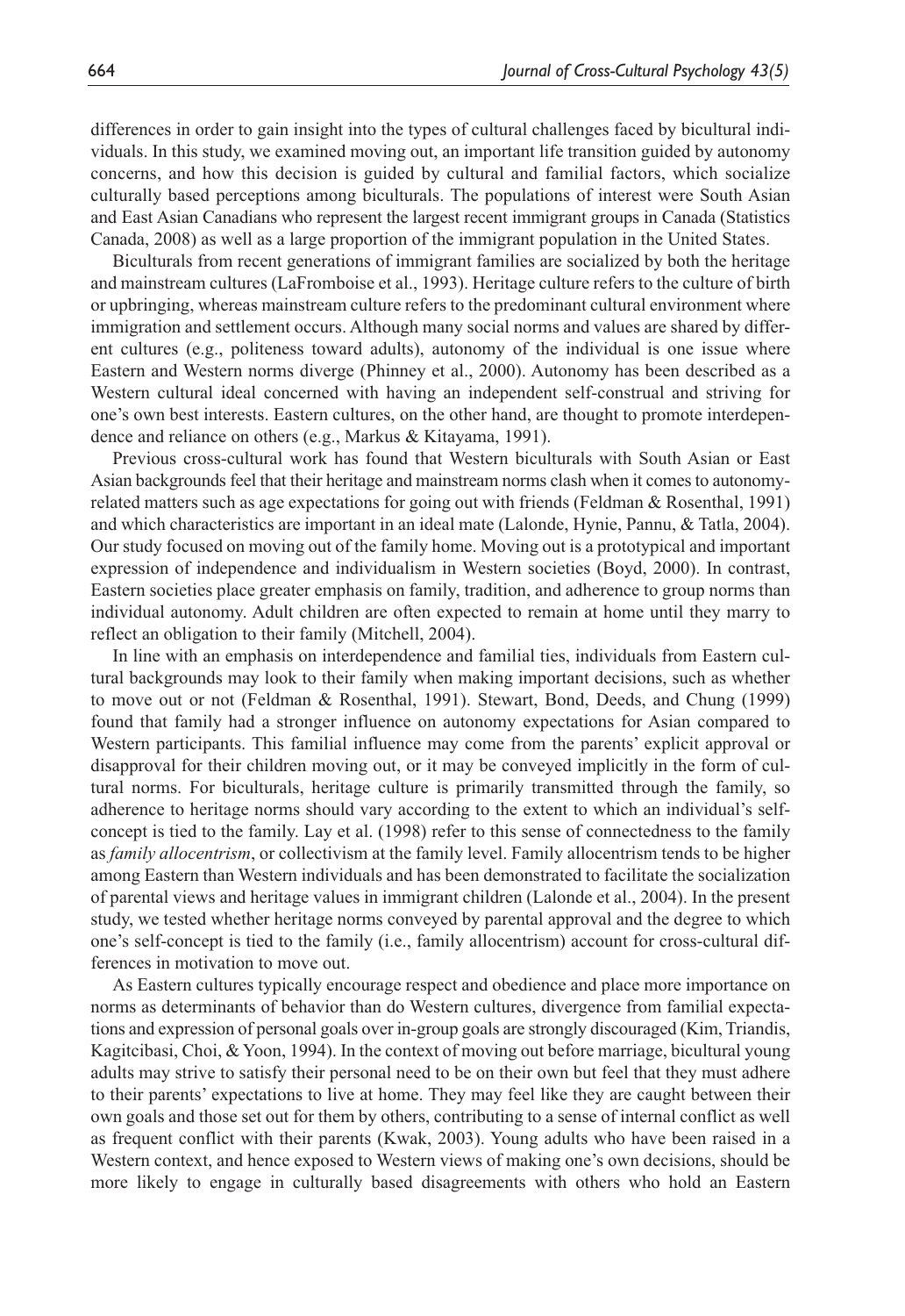

**Figure 1.** The Roles of Parental Approval, Family Allocentrism, and Family Conflict on the Relation Between Culture and Motivation to Move Out

perspective. Although intergenerational conflict and contradictory views on some norms are common regardless of cultural background (Lee, Choe, Kim, & Ngo, 2000), this conflict may be exacerbated and have unique implications for immigrant families, including how parental approval and family allocentrism impact autonomous behavior.

In this study, we investigated family allocentrism and parental approval to move out as potential mediators of the relation between cultural background and bicultural young adults' motivation to move out of the family home. The degrees to which parental approval and family allocentrism account for young adults' choice to stay home and fulfill parental expectations versus moving out and asserting their independence may depend on how much they fight with their parents over other issues. Thus, we tested whether the amount of conflict within one's family moderates these effects (i.e., whether the effects of family allocentrism and parental approval would differ across various levels of family conflict). A conceptual representation of the proposed relationships between the variables is shown in Figure 1. Although it is intuitively appealing to view one's motivation to move out as related to parental factors and expectations, research has yet to empirically test this pattern of relationships among biculturals from East Asian and South Asian backgrounds. Four predictions were tested: (a) Compared to European Canadians, South Asian and East Asian Canadians would be less motivated to move out; (b) in the family context, South and East Asian Canadians would perceive less parental approval to move out and report higher levels of family allocentrism and family conflict than European Canadians; (c) family allocentrism and parental approval would mediate the relation between culture and motivation to move out; and (d) family conflict would influence the explanatory roles of family allocentrism and parental approval.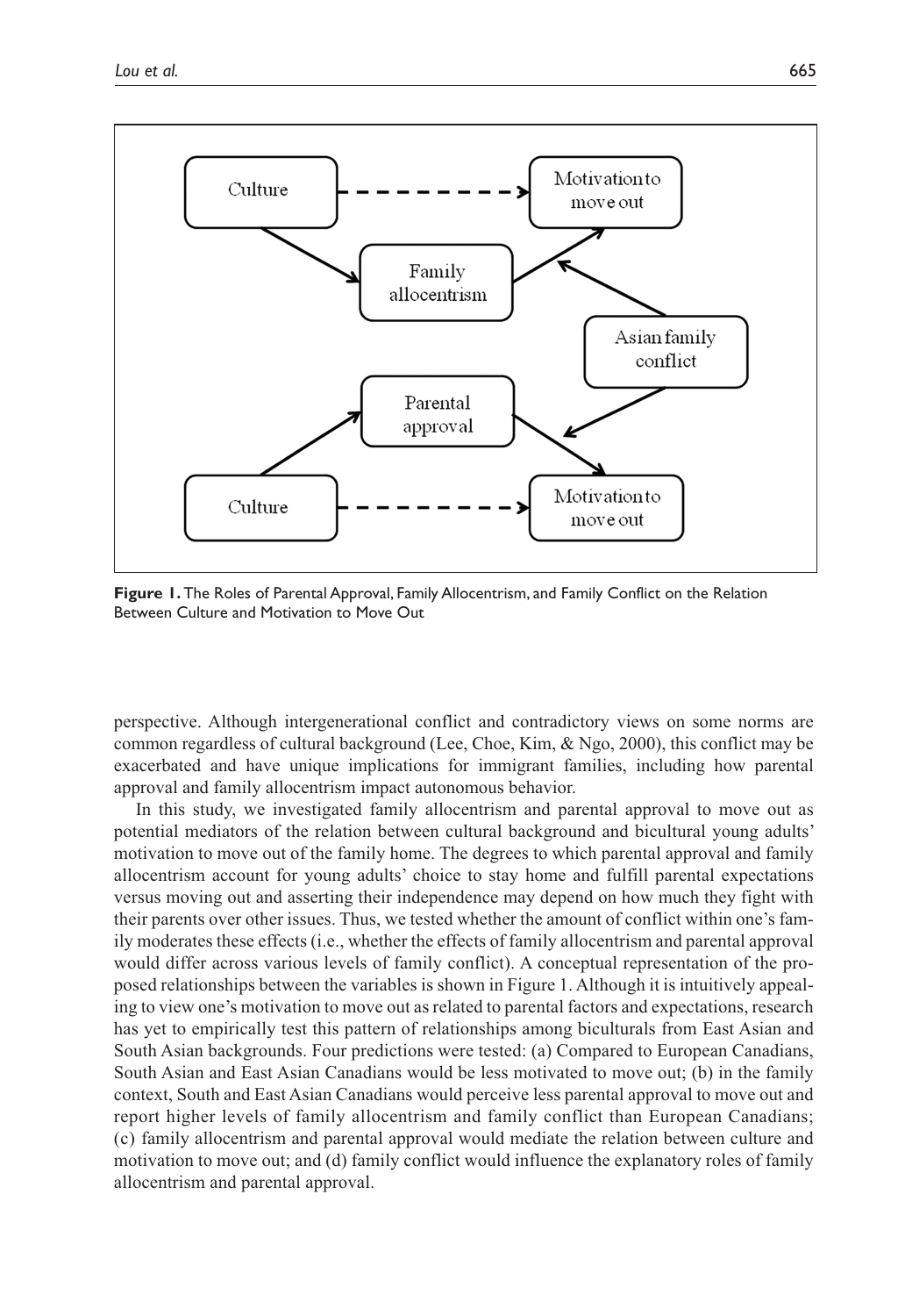# **Method**

#### *Participants and Procedure*

Participants were 299 undergraduates at a large university in Toronto, Canada: 108 European Canadians (83 women), 112 South Asian Canadians (92 women), and 79 East Asian Canadians (51 women) (*M* age = 19.8,  $SD = 2.1$ ). The European subsample did not include Italian Canadians, who tend to resemble Canadians from Eastern backgrounds more than Western backgrounds when it comes to family influence and traditional autonomy views (Lalonde, 2006). Of the South Asian subsample, 59 were first-generation and 53 were second-generation. Of the East Asian subsample, 35 were first-generation and 44 were second-generation. Participants completed an online questionnaire consisting of the measures described below.

#### *Measures*

*Moving out motivation*. Seven items were adapted from Lai and Lalonde (2007) to assess motivation to move out (e.g., "I am eager to live independently" and "I can't wait to move out"). Responses were given on a 7-point scale from 1 (*strongly disagree*) to 7 (*strongly agree*); higher scores indicated stronger motivation to move out. This scale showed good reliability ( $\alpha$  = .91).

*Parental approval*. Participants indicated the extent to which their parents would approve of them moving out with six different targets (e.g., friend of a different gender and same cultural background) on a scale ranging from 1 (*strongly disagree*) to 7 (*strongly agree*). A factor analysis revealed that all six items loaded onto a single factor that accounted for 56.97% of the total variance. Higher scores indicated greater perceived parental approval. The scale showed acceptable reliability in this sample ( $\alpha$  = .84).

*Family allocentrism*. The 21-item Family Allocentrism Scale (Lay et al., 1998) was used to measure the degree of connectedness to one's family, or collectivism at the family level (e.g., "I respect my parents' wishes even if they are not my own") on a scale ranging from 1 (*strongly disagree*) to 7 (*strongly agree*). Higher scores indicated greater connectedness to family. The scale showed good reliability in this sample ( $\alpha$  = .88).

*Family conflict*. The Asian American Conflict Scale (AACS; Lee et al., 2000) consists of 10 parent–child situations that reflect possible conflicts between Asian American children and their parents (e.g., "your parents tell you what to do with your life, but you want to make your own decisions"). Participants rated the likelihood of each situation occurring in their own family on a 5-point scale from 1 (*almost never*) to 5 (*almost always*) or indicated "does not apply." The statements tapped a range of areas for common intergenerational disagreements such as academic expectations and social life. A higher average score indicated a greater degree of family conflict. The scale showed good reliability in this sample ( $\alpha$  = .89).

#### **Results**

The pattern of results did not change when gender or generational status were included as covariates; thus, gender and generational status are not discussed further. An item bias check revealed that all cultural groups seemed to discriminate in their ratings in a consistent and meaningful manner.

Consistent with Hypothesis 1, results of a one-way analysis of variance (ANOVA) revealed that there were cultural group differences in motivation to move out,  $F(2, 296) = 7.31$ ,  $p = .001$ ,  $\eta^2$  = .05. Planned post hoc tests using the Games-Howell procedure for test of means showed that the European group ( $M = 5.37$ ,  $SD = 1.06$ ) reported greater motivation to move out compared to the East Asian ( $M = 4.75$ ,  $SD = 1.37$ ) and South Asian ( $M = 4.84$ ,  $SD = 1.32$ ) groups ( $ps < .01$ ). Motivation to move out did not differ between the two Asian groups ( $p = .89$ ).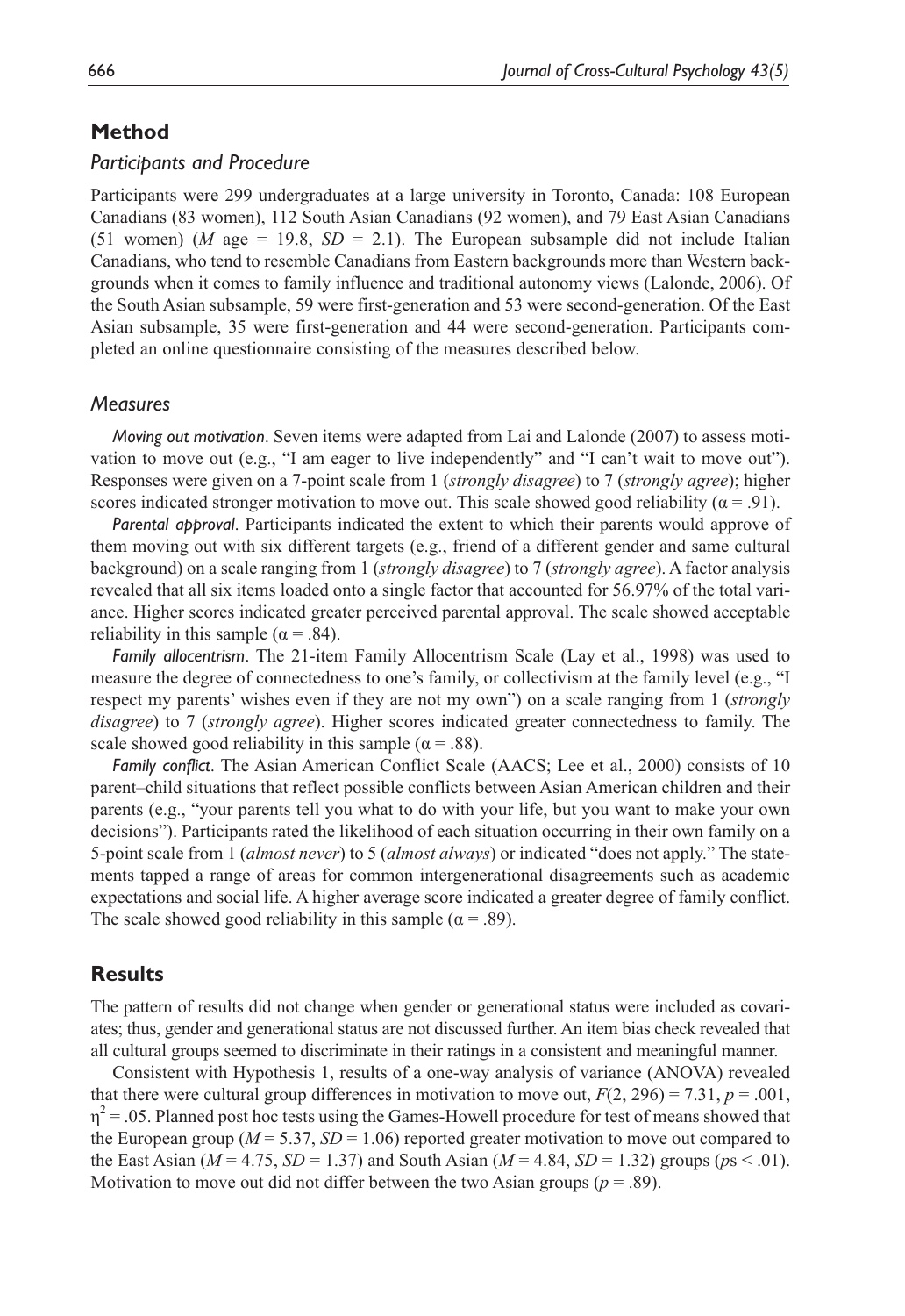|                                                       |                                                |     |                   |                   | <b>Bootstrapping</b> |  |
|-------------------------------------------------------|------------------------------------------------|-----|-------------------|-------------------|----------------------|--|
|                                                       | Sobel Test Using Normal<br><b>Distribution</b> |     |                   | Percentile 95% CI |                      |  |
|                                                       | <b>Point Estimate</b>                          | SE  | z                 | Lower Limit       | Upper Limit          |  |
| Parental approval to move out<br>South Asian versus   | $-.35$                                         | .09 | $-3.84***$        | $-.58$            | $-.15$               |  |
| European<br>East Asian versus European                | $-.34$                                         | .10 | $-3.59***$        | $-.56$            | $-.14$               |  |
| Family allocentrism<br>South Asian versus<br>European | $-.15$                                         | .06 | $-2.55*$          | $-.28$            | $-.04$               |  |
| East Asian versus European                            | $-.10$                                         | .06 | $-1.80^{\dagger}$ | $-.24$            | .02                  |  |

**Table 1.** Indirect Effects of Culture on Moving Out Motivation Through Parental Approval and Family Allocentrism

*Note.* Unstandardized regression coefficients are reported. Bootstrap sample size = 5,000.

†*p* < .10, \**p* < .05. \*\**p* < .01. \*\*\**p* < .001.

To test the second hypothesis, three one-way ANOVAs tested the effects of culture on parental approval, family allocentrism, and family conflict and were followed by post hoc tests of means. As predicted, the cultural groups differed in their level of perceived parental approval for moving out,  $F(2, 296) = 34.57$ ,  $p < .001$ ,  $\eta^2 = .19$ . East Asians ( $M = 3.46$ ,  $SD = 1.14$ ) and South Asians  $(M = 3.36, SD = 1.20)$  thought their parents would be less approving of moving out than did Europeans ( $M = 4.70$ ,  $SD = 1.50$ ) ( $ps < .001$ ). There was also an overall effect of culture on family allocentrism,  $F(2, 296) = 7.97$ ,  $p < .001$ ,  $\eta^2 = .05$ , such that South Asian ( $M = 4.60$ ,  $SD = .87$ ) and East Asian ( $M = 4.64$ ,  $SD = .68$ ) participants felt a stronger sense of connectedness to their family than did the European participants ( $M = 4.24$ ,  $SD = .80$ ). In addition, South Asians ( $M =$ 2.87,  $SD = .97$ ) and East Asians ( $M = 2.76$ ,  $SD = 1.05$ ) reported more family conflict than did Europeans ( $M = 2.02$ ,  $SD = .97$ ),  $F(2, 295) = 21.61$ ,  $p < .001$ ,  $\eta^2 = .13$ . The two Asian groups did not differ in parental approval, family allocentrism, and family conflict (*p*s > .70).

Hypothesis 3 was that high family allocentrism and low parental approval for moving out would account for South and East Asians' relatively low motivation to move out. We conducted an estimation of the indirect effect using the bootstrapping method (with 5,000 samples) as well as the Sobel test (see MacKinnon, Lockwood, Hoffman, West, & Sheets, 2002). Dummy variables were created to account for cultural group membership, setting European Canadians as the comparison group. Results of the Sobel test and bootstrapped 95% confidence intervals (CIs) that did not contain zero revealed an indirect effect of cultural background on motivation to move out through parental approval for the two Asian groups (see Table 1). Being South Asian or East Asian (as opposed to European) was associated with less parental approval to move out, which was associated with less motivation to move out. Family allocentrism was also a mediator of the relation between culture and moving out for the South Asian and the East Asian groups relative to the European group—although the test did not reach statistical significance in the case of East Asians. Being South Asian was associated with higher family allocentrism, which was associated with less motivation to move out. For East Asian participants, the indirect effect of culture on moving out motivation through family allocentrism was marginally significant; in fact, using a one-tailed test, the mediation effect would be significant.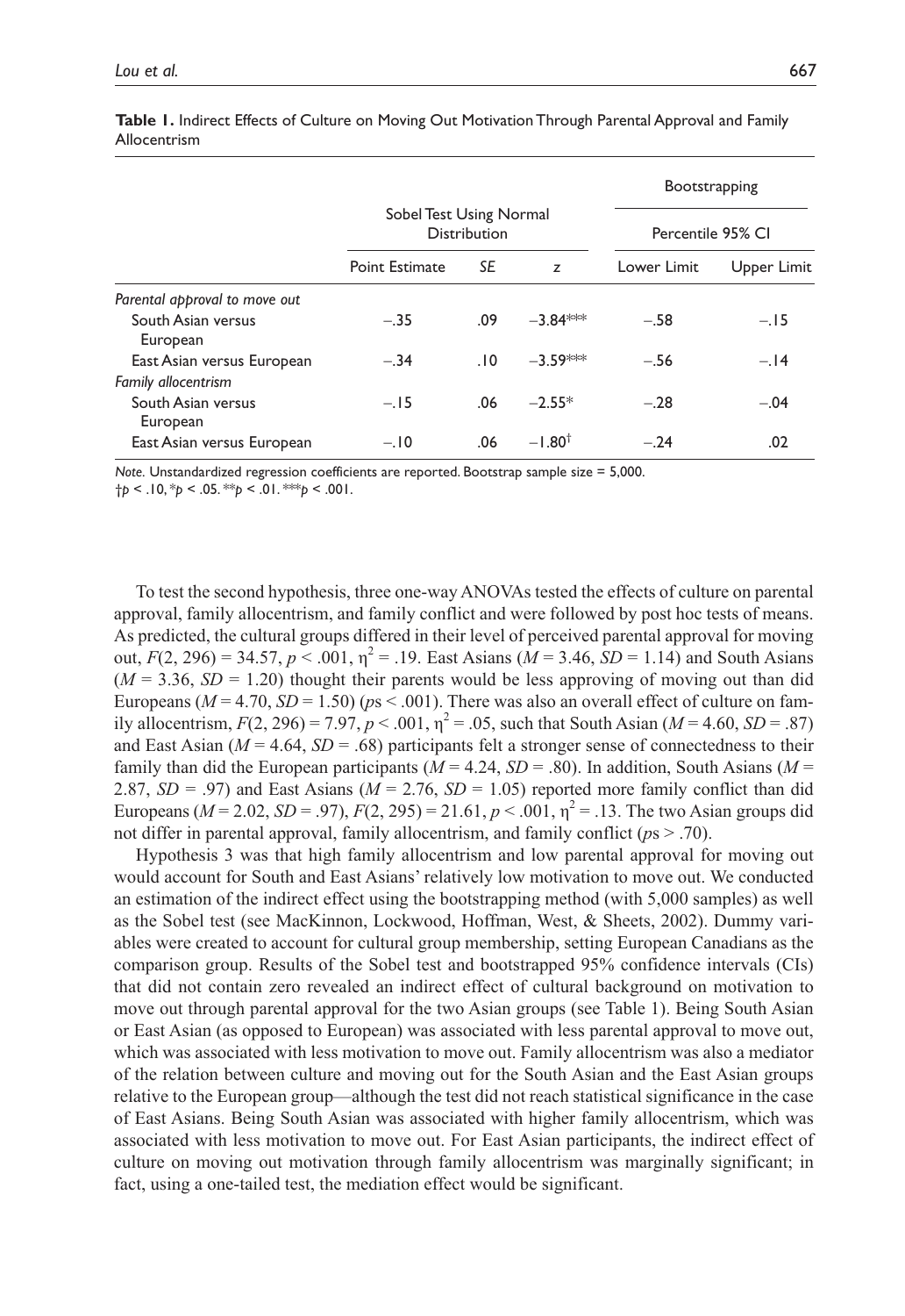|                             | Parental Approval      |       |            | <b>Family Allocentrism</b> |     |          |  |
|-----------------------------|------------------------|-------|------------|----------------------------|-----|----------|--|
| Level of Family<br>Conflict | <b>Indirect Effect</b> | SE    | z          | <b>Indirect Effect</b>     | SE  | z        |  |
| South Asian versus European |                        |       |            |                            |     |          |  |
| $1.37 (-1 SD)$              | $-.53$                 | .11   | $-4.66***$ | $-.12$                     | .06 | $-2.05*$ |  |
| $2.46$ ( <i>M</i> )         | $-.36$                 | .09   | $-3.98***$ | $-.13$                     | .05 | $-2.31*$ |  |
| $3.55 (+1 SD)$              | $-.19$                 | .H    | $-1.68$    | $-.13$                     | .07 | $-1.82$  |  |
| East Asian versus European  |                        |       |            |                            |     |          |  |
| $1.27 (-1 SD)$              | $-.61$                 | .14   | $-4.44***$ | $-.12$                     | .08 | $-1.42$  |  |
| $2.33$ ( <i>M</i> )         | $-.38$                 | .10   | $-3.73***$ | $-.05$                     | .06 | $-.96$   |  |
| $3.44 (+1 SD)$              | $-.14$                 | . I I | $-1.30$    | .01                        | .08 | .13      |  |

**Table 2.** Conditional Indirect Effects Through Parental Approval and Family Allocentrism at Different Levels of Family Conflict

*Note.* –1 *SD* represents one standard deviation below the mean; +1 *SD* represents one standard deviation above the mean.

 $*_{p}$  < .05.  $*_{p}$  < .01.  $*_{p}$  < .001.

Whereas Hypothesis 3 was concerned with *how*, or the processes through which, the effect of culture operates on motivation to move out (i.e., mediation), Hypothesis 4 had to do with *when* the mediation is present (i.e., moderated mediation). It was predicted that family conflict would moderate the mediating roles of family allocentrism and family approval such that the strength of the indirect effects in the third hypothesis would be conditional on the degree of conflict in the family. Preacher, Rucker, and Hayes's (2007) SPSS macro for moderated mediation was used to test for the significance of indirect effects at three levels of family conflict: the mean, one standard deviation above the mean (+1 *SD*), and one standard deviation below the mean (–1 *SD*). As seen in Table 2, our hypothesis was supported such that for both South Asians and East Asians relative to Europeans, the conditional indirect effect through parental approval was significantly different from zero when the level of family conflict was at  $-1$  *SD* or at the mean, but not at  $+1$ *SD*. This finding suggests that degree of parental approval accounted for South Asians and East Asians' low motivation to move out when levels of family conflict were low to moderate, but not when conflict was high. Family conflict also moderated the conditional indirect effect of culture on moving out motivation through family allocentrism for the South Asian group, such that family allocentrism was a significant mediator at low and moderate but not high levels of conflict. For the East Asians, however, family allocentrism did not mediate the relation between culture and moving out motivation at any level of conflict.

# **Discussion**

We investigated the impact of culture and family on the decision to move out of the family home among young adults with European, South Asian, and East Asian backgrounds. Consistent with cross-cultural differences in autonomy ideals and the importance of self relative to others (Markus & Kitayama, 1991), South Asian and East Asian Canadian bicultural participants were less motivated than European Canadians and perceived less approval from their parents to move away from their family before marriage. Consistent with past research (e.g., Lalonde et al., 2004), the participants in the Asian groups were also higher than Europeans on family allocentrism, suggesting that these young Asian adults felt strongly connected to their families and thus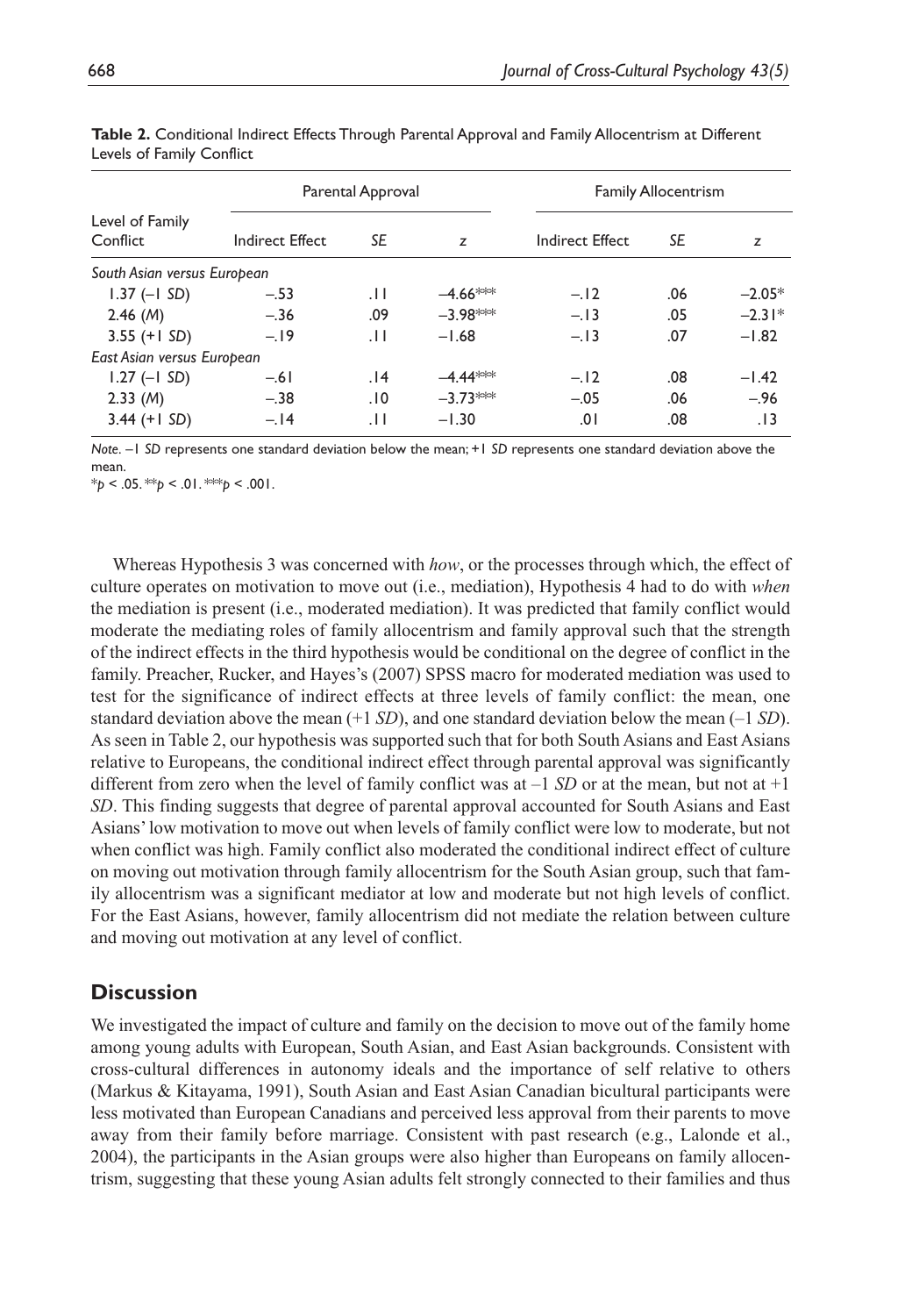were likely to have internalized the cultural values of their parents. As they have also been socialized by Western culture, Asian participants also reported having more conflict with their parents over a variety of issues on which Eastern and Western cultures differ, including social life, academic achievement, and gender roles (see Lee at al., 2000).

Our prediction that Eastern cultural ideals of autonomy, expressed explicitly through approval or disapproval from the parents or implicitly through cultural norms transmitted by being part of the family collective (i.e., being family allocentric), would underlie cultural differences in moving out motivation was largely supported. Being South Asian or East Asian (as opposed to European) was associated with receiving less parental approval to move out, which then reduced motivation to move out. South Asians' high family allocentrism, and by association, stronger internalization of sociocultural norms, also accounted for their weaker motivation to move out. Whether or not these factors played a part in biculturals' motivation to leave home, however, depended on the extent to which participants had conflict with their family over issues that are imbued with cultural norms and values and often related to autonomy. High but not low and moderate levels of family conflict diminished the impact of approval and family allocentrism on South and East Asians' desire and goal to be independent from one's family.

When socially constructed norms (e.g., those prescribed by the family) are incompatible with one's personal desires, intrapersonal (e.g., "feeling torn") or interpersonal conflict may occur (Giguère et al., 2010). The high level of family conflict described by South and East Asians and how it changed the way parental approval and family allocentrism influence motivation to move out is an example of the bicultural conflict sometimes faced by individuals who have internalized two different cultures. The relation between intrapersonal conflict that occurs within the self and the interpersonal conflict that occurs between parents is worth examining, particularly when the repercussions can involve negative psychological consequences such as stress, depression, and maladjustment among bicultural youth (Kwak, 2003).

Future research should also consider additional motivational and societal factors that may undergird immigrant children's decision to move out. Whether moving out is seen as culturally normative or acceptable may depend on the reason (e.g., to seek an employment opportunity) or circumstances (e.g., moving in with romantic partner versus friends) related to the decision. Another important conditional factor that can diminish or enhance the likelihood of young adults moving out is socioeconomic status (e.g., Boyd, 2000). Finally, the present study was conducted in an urban, multicultural city. Results may look different in a more rural setting where the pressure for immigrant children to assimilate to the mainstream culture may be stronger and the influence of family and heritage norms less relevant.

The present study explored the issues surrounding autonomy in bicultural young adults in terms of the family's role in shaping decisions like moving out of the family home. It is important to focus on immigrant youth during the process of establishing their identity and developing their autonomy while being exposed to different cultural influences. Furthermore, the relative importance placed on autonomy and patterns of family dynamics observed across different ethnic groups lead to a more complex picture of the transition to adulthood. Enhanced theoretical understanding provided by this kind of research can greatly contribute to the development of intervention or prevention programs aimed at addressing problems commonly faced by immigrant families. As rates of immigration and multiculturalism continue to soar, it is comforting to know that heritage cultural norms and an emphasis on family influences help to explain changing trends as a function of our dynamic cultural mosaic.

#### **Declaration of Conflicting Interests**

The author(s) declared no potential conflicts of interest with respect to the research, authorship, and/or publication of this article.